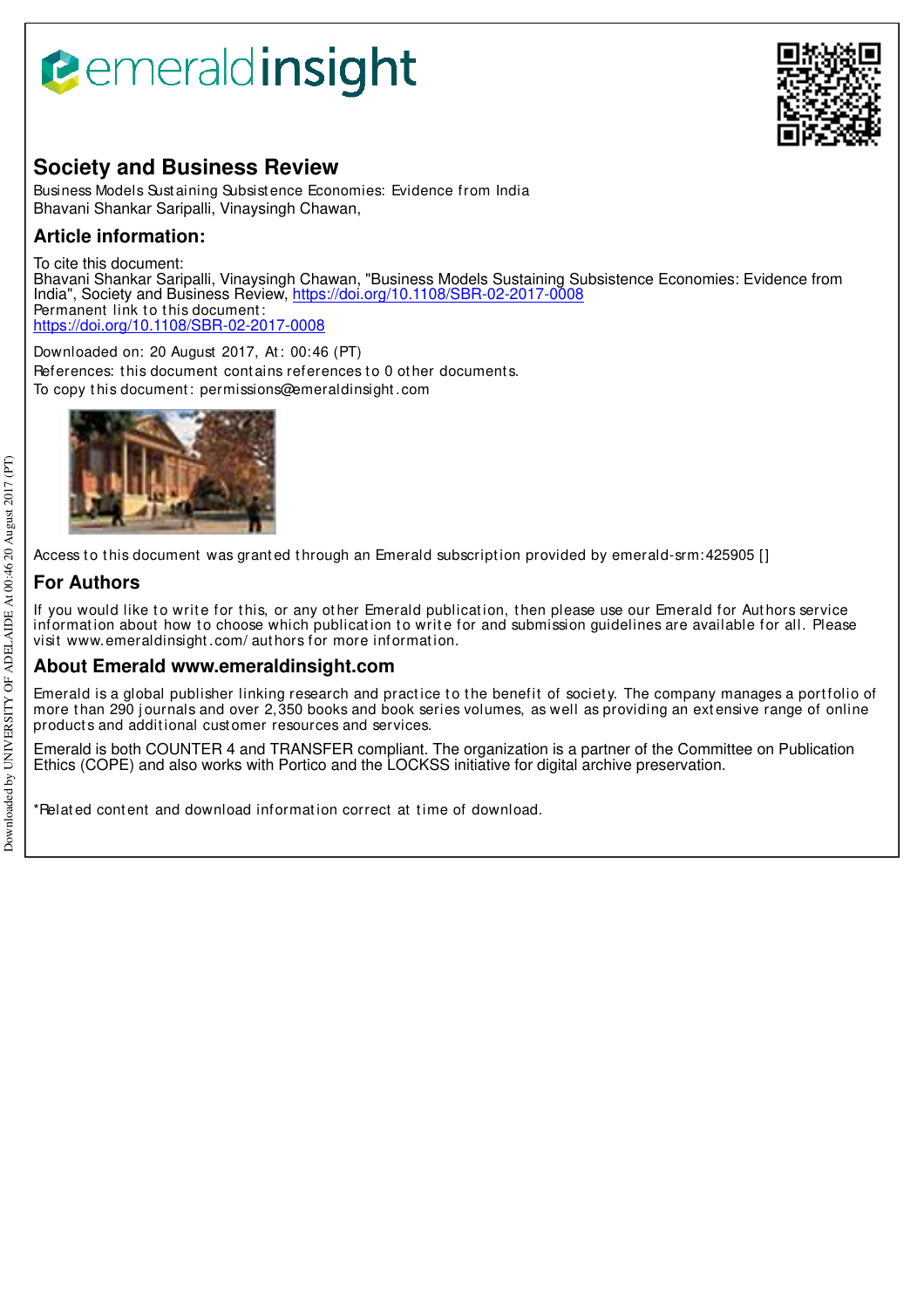#### **Business Models Sustaining Subsistence Economies: Evidence from India**

# **Abstract**

**Purpose** – To analyse interventions of various forms of organisations operating with the objective of connecting subsistence entrepreneurs (SEs) with the formal economy. This work also attempts to understand and analyse the transformational role played by these organisations. Finally the paper aims to arrive at a conceptual framework for organisations interested in playing transformational role.

**Methodology** – The paper deals with subsistence entrepreneurship and business models for subsistence economies. It draws from case studies of six organisations operating with the objective to connect subsistence entrepreneurs with formal economy. Each case chosen is unique with respect to the organisational form it takes to achieve the objective. However, a lot of similarity can be seen in the components of the business model adopted by these organisations.

**Findings** – Organisations which emerge keeping the context of rural producers in mind survive and support SEs in long run. SEs need not always get converted into transformational entrepreneurs. However, with the help of organisations which collectivise SEs, they can interact with formal economy. Such organisations help large numbers of SEs to sustain and possibly move out of subsistence status over a period of time. These organisations have to fill the voids left by government or market institutions so as to create enabling conditions for SEs to thrive. Despite the efforts of the organisations it is not possible for all SEs to move out of their subsistence status and existence in informal markets. However, it is possible in case of some SEs at least as the institutional support gives them more certainty in incomes.

**Research limitations** – The paper does not take a business model adopted by government institution for the purpose of analysis.

**Practical implications** – The paper offers practical suggestions for organisations interested in collectivising SEs with the aim to improve their returns from market transactions.

**Originality / Value** – The paper offers a conceptual framework to enrich the understanding of role played by organisations working towards collectivising SEs. It adds to the debate of subsistence entrepreneurship and transformational entrepreneurship. It elaborates the elements of social capital created by these organisations at the meso level. Finally, it reemphasises the strengths of informal economy to support the customer value proposition for formal markets.

**Keywords** – Subsistence entrepreneur, Subsistence economy, Business model, Transformational role, social capital

**Paper type** – Research paper

1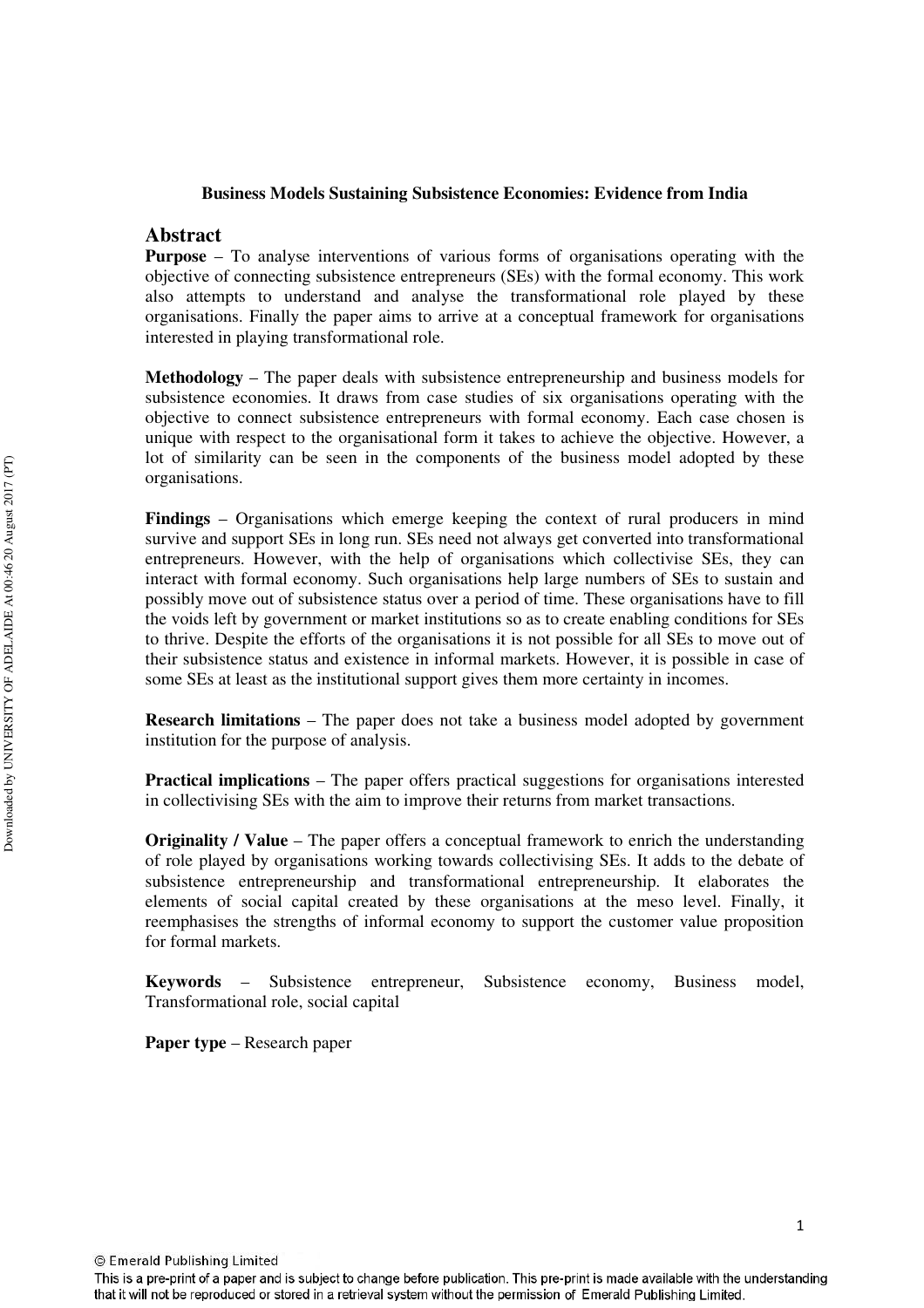#### **Business Models Sustaining Subsistence Economies: Evidence from India**

#### **Introduction**

Developing economy like India continues to face the challenge of poverty, especially in rural areas. It is seen that poor people take up entrepreneurial activities to subsist in the poverty context. Largely the enterprises of poor confine to informal economy (Viswanathan et.al, 2014). These informal economies in which subsistence entrepreneurs thrive is rightly labelled as subsistence marketplaces (Viswanathan and Rosa, 2007). The poor in such context need to be seen as playing the roles of both producer and consumer (Sridharan and Viswanathan, 2008). Though the aim of development interventions is to see conversion of subsistence enterprises into big businesses, it is rarely observed in practice. This is owing to individual differences in motivation, ability and personal characteristics among entrepreneurs (Schoar, 2010).

Subsistence entrepreneurs (SEs) running microenterprises in the poverty context face problems in accessing productive resources and markets. Due to this, their ability to earn income and reinvest in the business is adversely affected, leaving them in the vicious cycle of low level equilibrium (London et.al, 2010). As individually it may not be possible for the SEs to come out of their subsistence status or low level of equilibrium, they need support from an organisation that plays transformational role in supporting the SEs. The transformation role of these organisations involves reduction of costs and risks and improvement of benefits and returns from the entrepreneurial activities of SEs. These organisations support the activities of SEs by facilitating inputs in the form of products and services. India as an emerging nation has seen a spectrum of organisations from third sector to corporations taking interest in supporting the SEs. We look into working of six such organisations and draw insights from their functioning.

The paper first presents challenges faced by SEs in running their microenterprises in informal economies. This is followed by a description of activities of the six organisations supporting the SEs. Further, the activities are analysed through a business model framework given by Morris et.al. (2005). Based on the insights obtained from the functioning of these six organisations we develop a framework for organisations involved in playing transformational role in the subsistence marketplaces. This is followed by discussion and implications for practitioners.

#### **Literature Review: Subsistence Entrepreneurship**

Subsistence means "barely having sufficient resources for day-to-day living, yet allowing for the possibility of abundance in other life dimensions" (Viswanathan and Rosa, 2010:535). SE is one who takes up entrepreneurship for earning subsistence income. Entrepreneurial ventures by such persons do not create employment for others as they rarely grow into medium or large enterprises (Schoar, 2010). However, SEs can create value at two different levels. At personal level, the economic value created at personal level helps them to subsist. At a community level, they create both economic and social value. The social exchanges created by SEs help construction of community exchange systems at meso-level. The community exchange systems so created further the development and maintenance of informal economy (Viswanathan et.al, 2014).

SEs operate in subsistence markets where severe gaps can be observed in the scope of regulative norms as cognitive and normative institutions prevail in such markets. Personal relationships gain prominence in these markets and there is lack of specialisation in

© Emerald Publishing Limited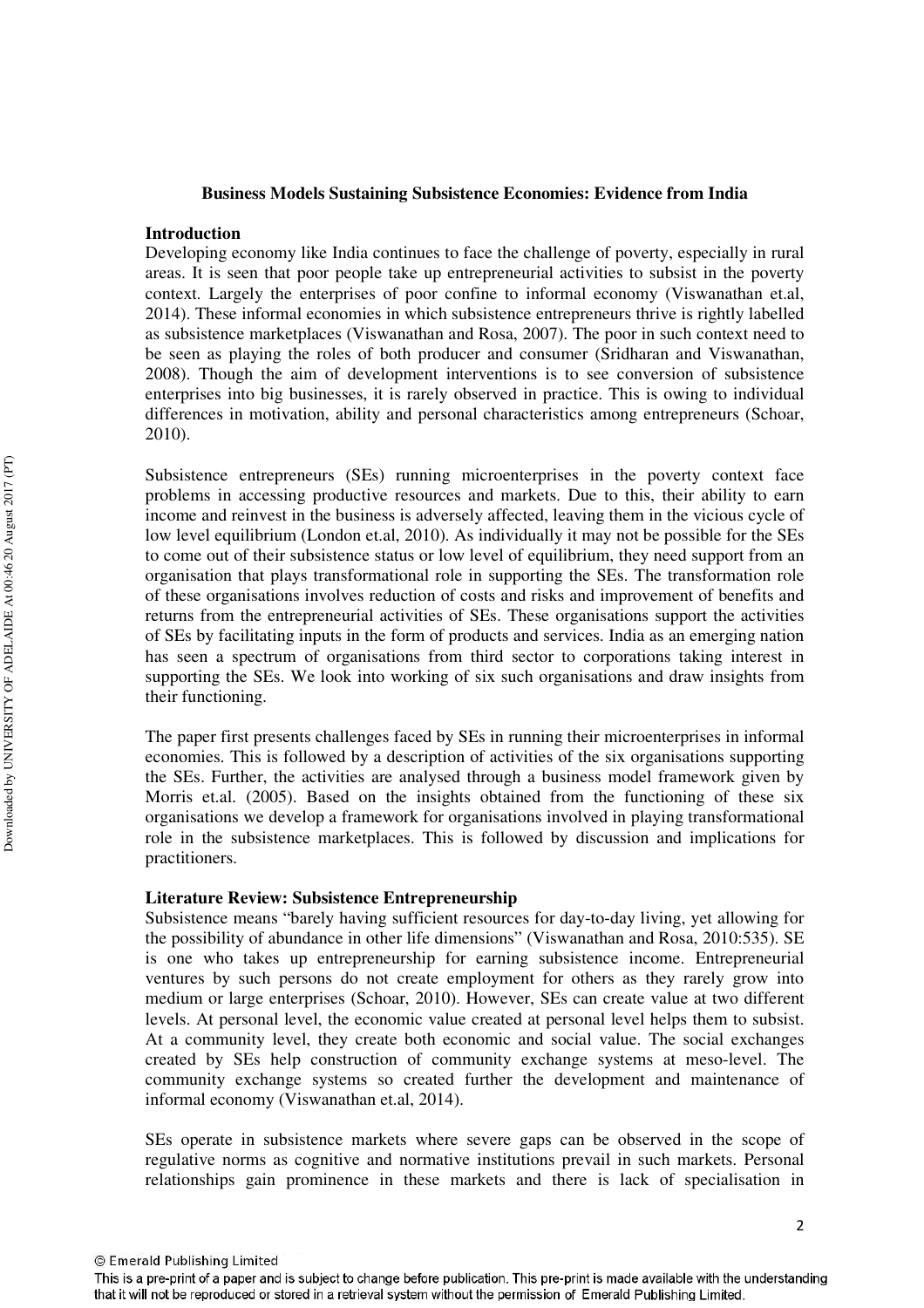institutions. Authority either of a single person or a group or a well-defined structure is lacking in this context. Misbehaviour is usually penalised through exclusion from the community (Rivera-Santos et.al, 2012).

In developing countries, poor people are often disenfranchised from formal economy. They survive by operating a micro business, which is embedded in the social fabric of their surrounding community (Viswanathan et.al, 2012). Rural areas in India comprise higher percentage of population and also poor people. Caste rigidities and inequalities in local society can create systematic barriers to entrepreneurship in rural settings (Epstein, 2007).

In subsistence context, entrepreneurs cannot discern, evaluate and exploit growth oriented business opportunities. This results from lack of practice in deploying cognitive skills (Viswanathan, 2007). SEs engage in business based on their skills or resources rather than the differentiation it brings to marketplace. This does not suggest lack of cognitive strengths or skills among them, but only shows their limited market or growth orientation in doing business (Viswanathan et.al, 2014). In general entrepreneurs follow three stages in setting up their business; alertness, recognition, and exploitation and growth with respect to opportunities. Generally these entrepreneurs function in formal markets with capital and labour markets, infrastructure, contract and regulation enforcement mechanism, and most importantly property right (Webb et.al, 2009). Subsistence marketplaces in which SEs function represent informal economies that are characterised by institutional voids, uncertain institutional context and market based institutions and resources (Mair and Marti, 2006) which are part of formal economy.

London et.al (2010) identify the constraints limiting the ability of SEs and categorised them as productivity and transaction related. Productivity related constraints refer to producer's inability in accessing raw material, finance, and production resources. Problems in accessibility, affordability and quality of these resources puts pressure on the total value created by the producers. In addition transactional constraints such as inability in securing access to marketplace, asserting market power, and getting consistent transactions puts pressure on SEs value capturing ability. Transactional constraints further limit producer's ability to capture higher share of value created. The producer's income is further lowered as he is forced to settle with little residual value. Lower income worsens productivity constraints of producers, which reinforce the vicious cycle of low equilibrium.

Two major reasons for limited growth of SEs are capital and labour. Personal savings of the owner are generally invested in business operations. This limits the speed of business growth due to very high marginal utility of consumption of the owner. It gains prominence in contexts where the entrepreneur lives in extended family where it is expected that successful member provides for relatives. Further, stringent labour laws or regulations of market entry can increase cost of business thereby effecting growth of business. Growth constraints put on successful entrepreneurs leads to increment in subsistence entrepreneurship (Schoar, 2010). Microenterprises working within the local economy have constraints in obtaining access to technology, quality assurance, and markets (Viswanathan et.al, 2012).

#### **Research Context and Methodology**

SEs find it difficult to connect with formal markets to sell their products and services. They face uncertainties in business as they subsist in the poverty context. Regularity of income is always a challenge in such circumstances. Due to this, they limit their transactions to informal markets. Such entrepreneurs need support of institutions which mediate their

© Emerald Publishing Limited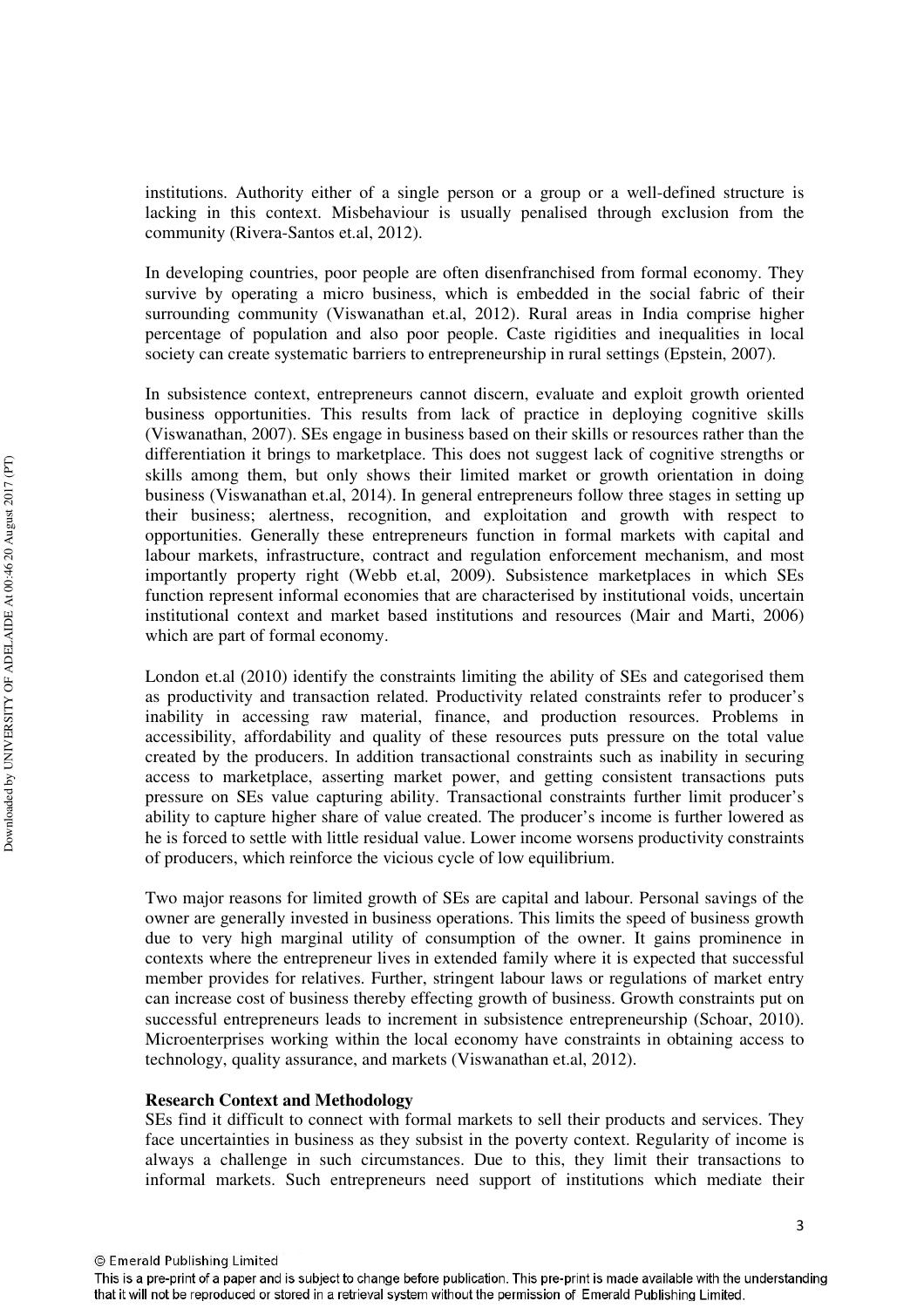transactions with formal markets and help in getting remunerative price from consumers. Different organisational forms have been tried out in this regard in India. The paper looks at six such organisations working with SEs (in addition to other entrepreneurs) with the objective of helping them sustain or possibly move out of subsistence status. Organisations chosen cover a spectrum of business ventures i.e. from third sector to corporations taking interest in supporting the SEs.

Multiple case study design with organisation as a unit of analysis is taken up in this paper. This is with the view that analytical conclusions generated from multiple cases are more powerful. Further, it is possible to arrive at same conclusions even with cases having varying contexts leading to generalisability of findings (Yin, 2003).

# *Sample Organisations*

Hariyali Kisaan Bazaar (referred as Hariyali) is an initiative of DCM Shriram Ltd., which is a leading business conglomerate. The outlets are owned and managed by DCM Shriram. The organisation works predominantly in rural areas (Chabbra, 2009). Piramal Water Ltd. is an organisation started by Piramal Foundation. It is part of Piramal group, which is a diversified conglomerate. It works in underserved areas promoting designs and innovative solutions to help create access to safe drinking water. The water is sold under the brand name Sarvajal<sup>[i]</sup>. Fabindia Overseas Pvt. Ltd. is a largest private platform for products produced by artisans using traditional techniques, skills and processes which are hand-based. Fabindia established 17 supplier regional companies (SRCs) by collectivising artisans in different states. Artisans hold 26 percent stakes in SRCs and Fabindia owns 49 percent and rest shares are held by employees and investors (DeSai, 2011). Gujarat Cooperative Milk Marketing Federation (GCMMF), is an organisation with \$3.5 billion turnover in 2015-16. It is a largest food product marketing organisation in India. It brings all types of milk producers including subsistence producers under 18,545 village milk cooperative societies. These village cooperatives work under 18 member unions. The unions work under GCMMF<sup>[ii]</sup>. Dhruva is an NGO working with subsistence tribal producers to market cashew, mango and other products. It organised tribals into village development committees (VDCs) at village level, a group of VDCs are brought under a cooperative, and cooperatives are brought under a producer company to take up marketing (Shankar, 2014). Kala Raksha is an NGO which is organising women from lower socio-economic strata doing embroidery for their own usage. It organised 1000 embroidery artisans belonging to seven ethnic communities<sup>[iii]</sup>. Kala Raksha remained in the third sector realm as it did not establish any producer company or other commercial organisation to market products. Details of the support extended by these organisations is provided in Table 1.

| Organisation | Products and Services extended to SEs: At a Glace               |                                                                        |
|--------------|-----------------------------------------------------------------|------------------------------------------------------------------------|
|              | Products                                                        | <b>Services</b>                                                        |
| Hariyali     | Farm inputs: Fertilisers, agro                                  | Agriculture services, buying back the                                  |
|              | chemicals, speciality fertilisers,                              | produce, financial and warehouse                                       |
|              | micro nutrients and seeds                                       | services.                                                              |
| Sarvajal     | Water purification machinery,                                   | Training,<br>technology<br>support,                                    |
|              | water ATMs, Containers to store   constant maintenance support. |                                                                        |
|              | and sell water                                                  |                                                                        |
| Fabindia     | Enables                                                         | production of cloth Design, technology upgradation, and                |
|              |                                                                 | materials by placing orders with finance is extended through Artisan's |

| Table 1 Products and Services extended to SEs: At a Glace |  |  |  |
|-----------------------------------------------------------|--|--|--|
|-----------------------------------------------------------|--|--|--|

<sup>©</sup> Emerald Publishing Limited

This is a pre-print of a paper and is subject to change before publication. This pre-print is made available with the understanding that it will not be reproduced or stored in a retrieval system without the permission of Emerald Publishing Limited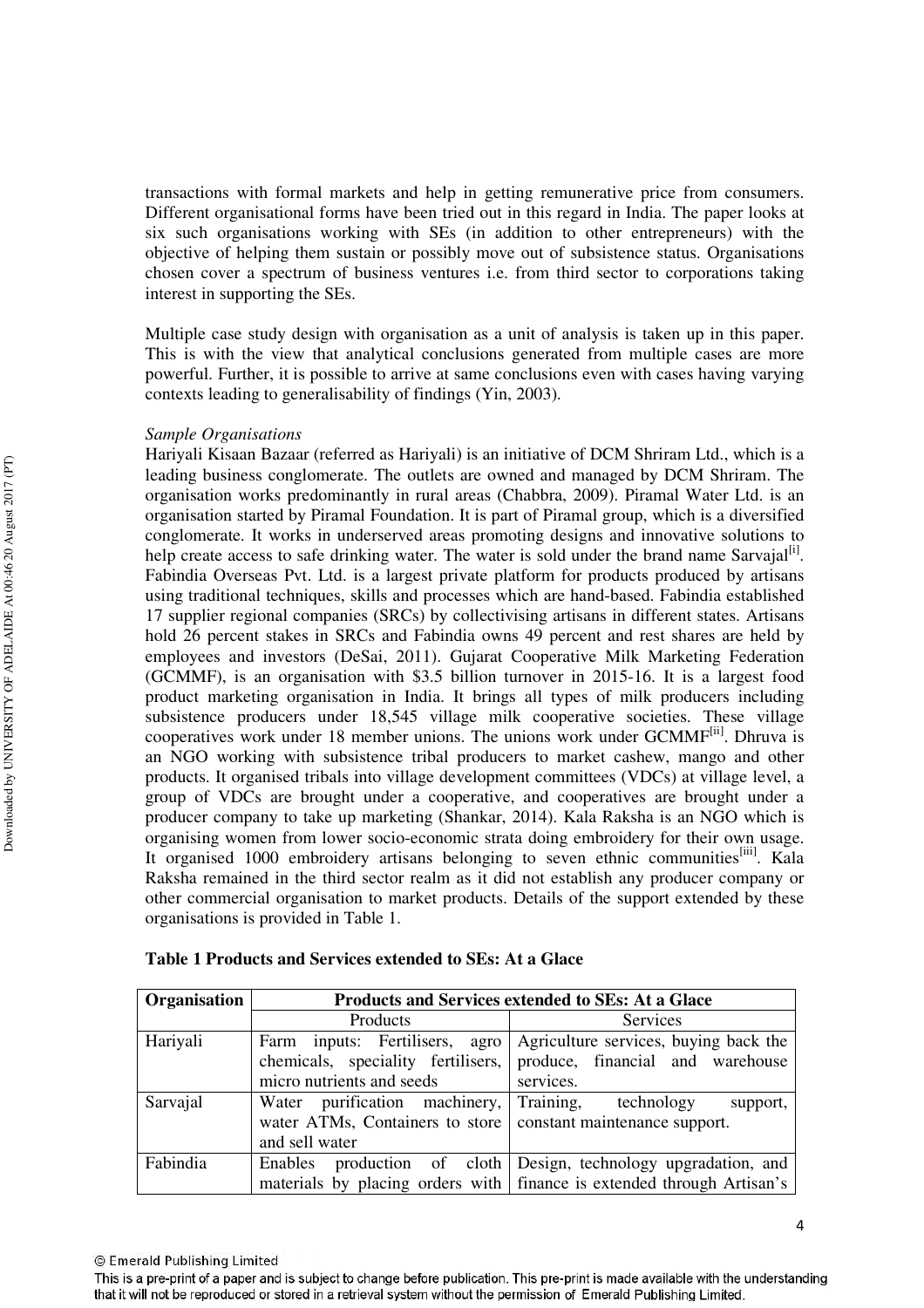|               | <b>SRCs</b>                                 | microfinance venture.                        |
|---------------|---------------------------------------------|----------------------------------------------|
| <b>GCMMF</b>  | Cattle feed and fodder                      | animal<br>Free services<br>such<br><b>as</b> |
|               |                                             | husbandry, breeding support, artificial      |
|               |                                             | insemination, vaccination,<br>and            |
|               |                                             | handling of milk                             |
| <b>Dhruva</b> | Sale of agricultural inputs, inputs         | Land development                             |
|               | for orchards                                | Water resources development                  |
|               |                                             | Formation of SHGs for microfinance           |
|               |                                             | Training to take care of orchard             |
|               |                                             | Agricultural extension services              |
|               |                                             | Procurement                                  |
|               |                                             | Processing                                   |
|               |                                             | Grading                                      |
|               |                                             | Marketing                                    |
| Kala Rakha    | <b>Supplies</b><br>inputs<br>for<br>apparel | Training                                     |
|               | making                                      | <b>Vocational Education</b>                  |
|               |                                             | Market related education                     |

**Note:** Hariyali also takes care of the consumer side of the SEs, as it sells goods necessary for the household in its outlets. Sarvajal and GCMMF though in a limited way also take care of the consumer role as they are involved in production and distribution of household necessities like water and milk respectively. All other interventions largely focus on the producer side of SEs.

# **Business Model Adopted by Organisations Supporting SEs**

Business model framework given by Morris et.al (2005:730) involving six components was used to present the details of six organisations working with SEs. The components are "(1) How do we create value? (2) Who do we create value for? (3) What is our source of competence? (4) How do we competitively position ourselves? (5) How do we make money? and (6) What are our time, scope and size ambitions?".

*How do we create value?* 

**Hariyali:** Agriculture services, farm inputs (fertilisers, agro chemicals, speciality fertilisers, micro nutrients and seeds) consumer goods, financial services, health and education are extended under this initiative. Hariyali buys back the agricultural output by providing financing and warehousing.

**Sarvajal:** Creates an income generating opportunity for franchisees with an initial investment of \$14,000 to buy equipment and \$4100 operational expenses per year. S/he will be able to generate revenues of \$8000 per annum in this venture. If there are 150 families existing in the village to purchase water regularly from the franchisee, her/his venture can break-even in 30- 45 months. Employment opportunities are created for support staff as the model is based on selling water through automated teller machines (ATMs) and door to door (Sevea, 2013).

**Fabindia:** Creates income generating opportunity to about 55,000 artisans by continuously sourcing fabrics from their SRCs. Direct employment is created for 850 people and 1000 consultants. The artisan gets design, technical and skill upgradation support to improve productivity (DeSai, 2011).

**GCMMF:** First problem a dairy farmer faces is animal nutrition. The problem intensifies in case of subsistence dairy farmers who usually are landless. GCMMF sells cattle feed to

© Emerald Publishing Limited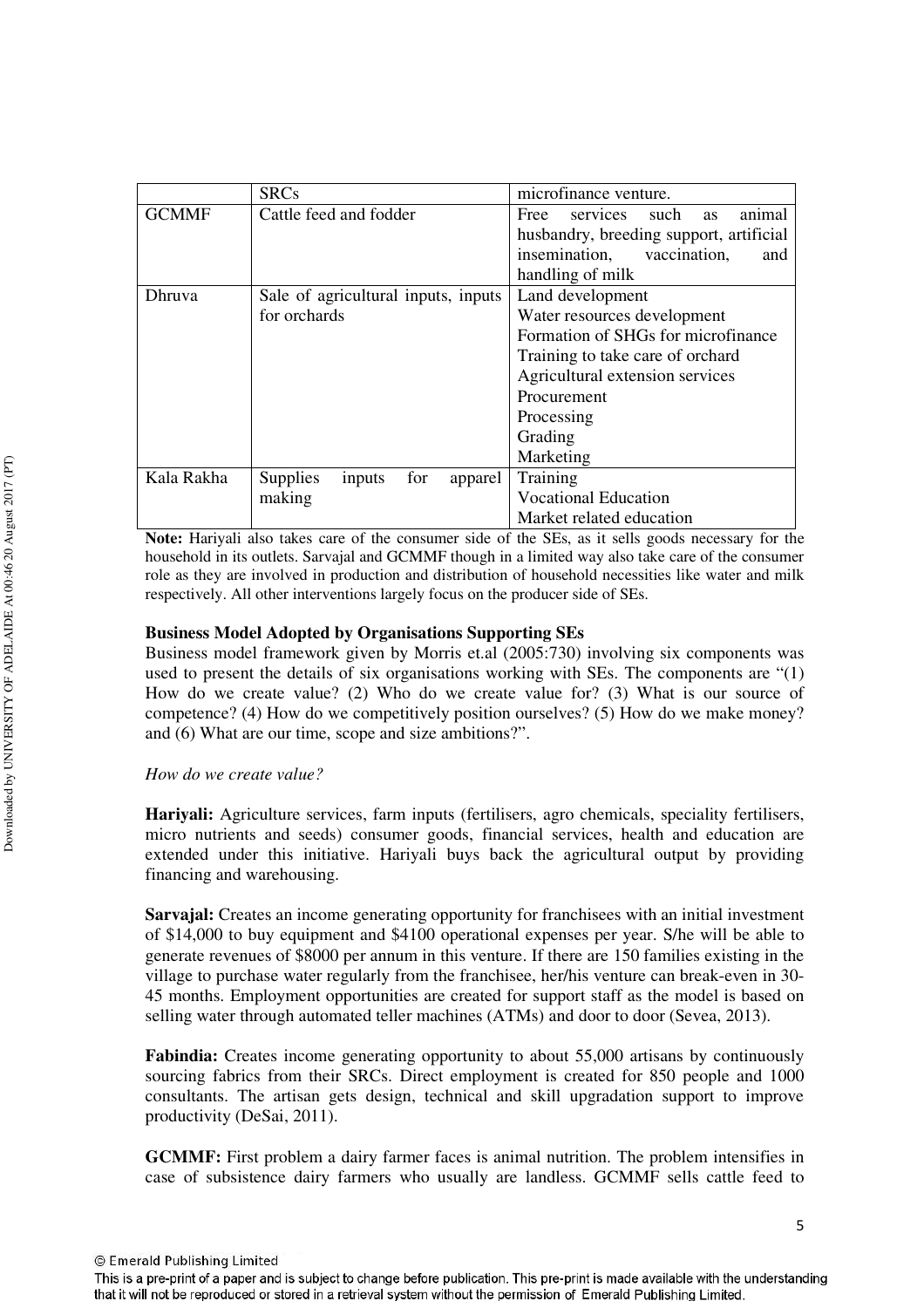producers to take care of animal's nutrition, productivity, fat content in the milk, regularisation of reproductive cycle, metabolism and immunity<sup>[iv]</sup>. Cattle feed manufacturing plant available with GCMMF has a capacity of 7800 MT per day<sup>[v]</sup>. Fodder is supplied at subsidised prices. Free services such as animal husbandry, breeding support, artificial insemination, vaccination, and handling of milk are also provided. Veterinary services are charged INR.60 per visit and emergency veterinary doctor services are charged INR.120 per visit<sup>[vi]</sup>. Most importantly, producers are paid INR.42.50 per litre for 7 percent FAT and 9 percent solid non-fat (SNF) in the year 2015-16. This price increased from INR.34.68 in the year 2012-13, a 22.55 percent increment<sup>[vii]</sup>. The milk prices are paid on weekly basis to the dairy farmers to take care of those who need liquid cash.

**Dhruva:** Tribals who are part of this intervention had lost access to forest resources due to deforestation. Further, their subsistence agricultural productivity reduced due to top soil erosion from heavy rain fall. Keeping these problems in mind, Dhruva planned intervention to grow orchards of cashew and mango in the waste land available with tribals. Productivity enhancement of subsistence agriculture was also taken up. Pre-production services such as development of land and water resources, sale of agricultural inputs, and financial services were extended to enable rising orchards and betterment of agriculture. Procurement, processing, grading, packaging and marketing are critical activities in which tribals generally don't get support. These facilities have been offered by Dhruva to encourage continuance of tribal producers in the intervention. Men are employed in the procurement of cashew and mango at the village level. Women are employed in the processing and grading of cashew and mango at the 11 cooperatives (Shankar, 2014).

**Kala Raksha:** Women belonging to lower socio-economic strata were brought together to enable them for earning regular income. The women used their embroidery skills to make apparels for self or family usage, but now it used in achieving economic self-sufficiency. Innovation is encouraged so that women artisans can produce contemporary products using traditional art. Involvement in all steps from designing to final production is encouraged to train women in all market transactions[viii]. When women found it difficult to get involved education modules were planned to instil these skills<sup>[ix]</sup>. Kala Raksha supplies all the raw materials and shares 30 percent of revenue paid by customers with women artisans $[x]$ .

#### *Who do we create value for?*

**Hariyali: L**arge, medium, small farmers using agricultural inputs are catered to by this initiative<sup>[xi]</sup>. Agricultural services to improve productivity are extended through trained agronomists, who customise their suggestions for each farmer. Farmers in local, regional and national markets are reached through 163 outlets of Hariyali. About 360 agronomists' support 0.8 million farmers with agricultural services. These interactions between agronomists and farmers solidify their relationship with Hariyali. Customised solutions helps in building trust among the farmers (Chabbra, 2009).

**Sarvajal:** Sarvajal's franchisees are established in villages with 1000 plus households facing drinking water problem. The purified water is directly supplied to customers by each franchisee or delivered through water ATMs. Availability of potable drinking water helps in reducing the adverse effects of water bound diseases. Quality of water helps build reputation of the franchisee in the local community. Sarvajal creates income earning opportunities for franchisee and employees. Good relation between franchisee and Sarvajal helps in sustaining the intervention and scaling it up to other needy villages. Currently the organisation is

© Emerald Publishing Limited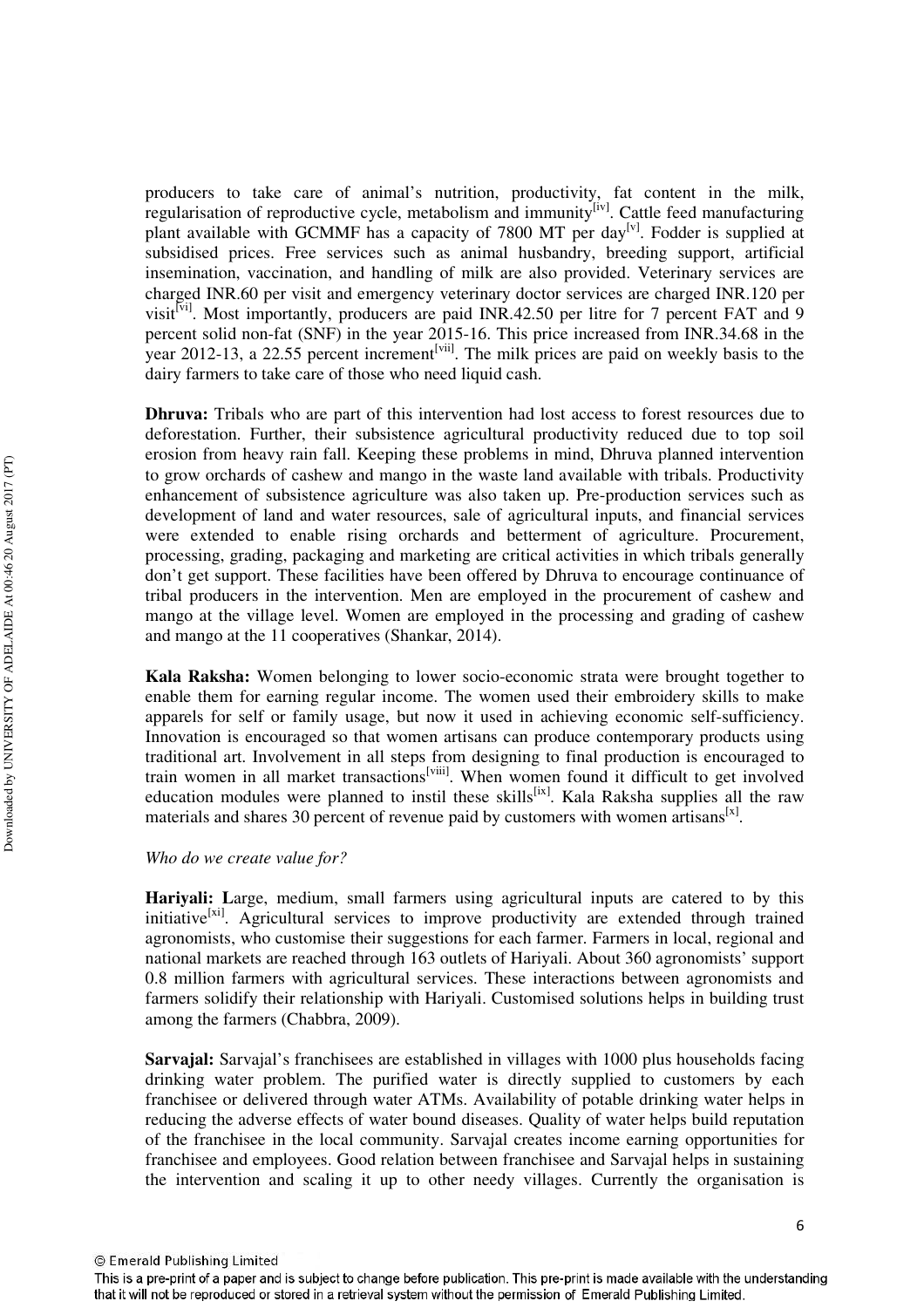working in villages of Rajasthan, Gujarat, Uttar Pradesh and Madhya Pradesh. Biggest challenge for franchisee in this model is to manage 4500-5000 litres of brine generated from the plant (Sevea, 2013).

**Fabindia:** Largely consumers are reached through 211 retail outlets established throughout India. Stores are also established in countries like Singapore, United Arab Emirates, Nepal, Malaysia and Mauritius<sup>[xii]</sup>. Fabindia's website provides range of products available at various prices for men, women and kids. Men's wear ranges from INR.590 to 13,990. Women's wear ranges from INR.390 to 39,990. Kid's wear ranges from INR.390 to 3,290 for girls and INR.490 to 1890 for boys<sup>[xiii]</sup>. By offering best products in a suitable ambience (retail outlets) Fabindia tries to build relations with its customers. Relationships with artisans was built over a period of 50 years with continuous involvement and support.

**GCMMF:** It is a largest exporter of dairy products under brand name Amul. The products are ubiquitously available in India. Amul's products are made available in countries such as Australia, China, Gulf countries, Japan, Singapore, The Philippines and USA. The products cater to needs of all types of customers<sup>[xiv]</sup>. Amul connects with its customers due to long time presence in the market and regular supply of milk. Amul is also seen as a movement helping rural producers with regular incomes.

**Dhruva:** Products of Dhruva are largely absorbed in regional markets and rest is routed through institutional sales. Best quality and value added cashew is exported to Middle East. Customers are reached through own outlets or organised retailers. Different segments of consumers are targeted with different qualities of cashew and mangoes. Amul, Sumul, ITC are the institutional buyers and organised retailers include More, Booker and Shops for Change (Shankar, 2014). Efforts are needed to strengthen the brand Vasundhara under which Dhruva sells its products.

Kala Raksha: Sales are taken up for both retail customers and institutional buyers<sup>[xv]</sup>. Products are sold to customers through own store in Kutch district of Gujarat state and exhibitions across country. E-mail invitations are sent in advance to attract customers for Kala Raksha's exhibitions. This opportunity is used to create a customer database.

*What is source of competence?* 

**Hariyali:** It establishes relation with farmers by selling consumer durables and other necessities regularly. As agricultural input production is in-house, effective management of supply chain is possible. Apart from Hariyali, parent company DCL Shiram extends agricultural services through 106 centers with 122 agronomists, covering 0.6 million hectares of land held by 0.3 million farmers. Its cane development programme through 350 agronomists aims to cover 0.3 million hectares of land held by 0.2 million farmers. These programmes help build reputation among farmers creating steady flow of customers. It also helps in cross learning and development of innovative solutions to farmer's problems (Chabbra, 2009).

**Sarvajal:** Water purification equipment installed at franchisee is of low cost. The water purification systems work at 40 percent efficiency, which is six times better than regular purification systems available in the market. A patented two-way monitoring system is set up to track real-time information on water production of all franchisee outlets. This monitoring system helps in anticipation of maintenance problems. Further, in-house enterprise resource

© Emerald Publishing Limited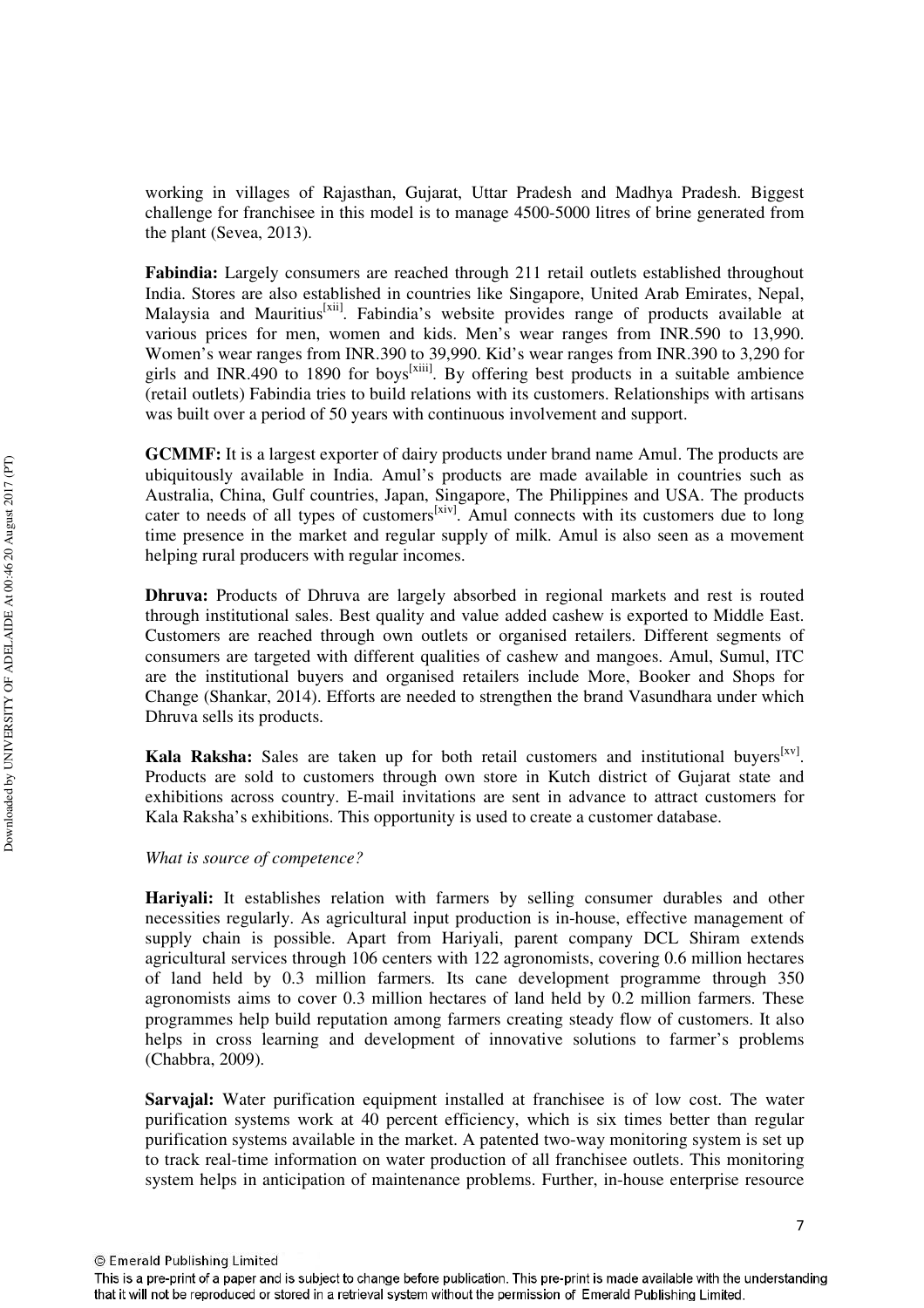planning (ERP) system helps in proper management of the venture. Local distribution of water does not require significant investments from the franchisee in the supply chain (Sevea, 2013).

**Fabindia:** SRCs are Fabindia's centers for production. In the supply chain, weavers work with SRCs to develop samples, pricing committee decides the price for the fabric, woven fabric moves from SRC to Fabindia's regional center, and then SRCs place orders for fabrics with weavers (Jayashankar et.al, 2011). Fabindia follows decentralisation in inventory management, quality assurance and market information (Desai, 2011). Over 55,000 rural artisans are connected with customers through its outlets. This network not only creates rural employment on sustainable basis, but also helps in rejuvenating artisans' skill base to preserve traditional crafts<sup>[xvi]</sup> .

**GCMMF:** Production happens at the household level of the dairy farmer and value addition takes place in cooperatives and unions. Marketing efforts of GCMMF are supported with brand name Amul and its longest running campaign using Amul girl $[xviii]$ . It spent maximum 1 percent of sales revenue on advertising, which is way below competition. Amul also attracts customers through social media (Malviya, 2013). The organisation has a network of 17 unions working under its ambit. Together these unions face competition from organised as well as unorganised players.

**Dhruva:** Some orchards are organic certified and produce mangoes to be sold to institutional buyers such as ITC. The detailed supply chain that was established from remote villages to the block level and further to the market is a source of competence for Dhruva. However, if production levels manifold then advantage of economies of scale will be much more in future. Dhruva was established by BAIF Development Research Foundation. This intervention was known as Orchard programme and received funding of INR. 450 crores from The German Development Bank (KfW). The successful implementation of this programme in three districts of Gujarat state prompted National Bank for Agriculture and Rural Development (NABARD) to invest in replication of the programme with a budget allocation of INR. 200 crores. This programme was planned for implementation in 14 states of India at 85 project sites. It is reputation of BAIF as a responsible NGO in India, which led to allocation of resources (Shankar, 2014).

**Kala Raksha:** Being a small organisation committed for the development of women artisans, Kala Raksha strives for using eco-friendly and natural materials of excellent quality. Dyes used in fabric dying are natural as they are brewed from fruits, flowers, leaves and roots. Though labour intensive, these dyes are non-harmful to dyers and users[xviii].

#### *How do we competitively position ourselves?*

**Hariyali:** It tries to support farmers' role as producer and consumer. The outlets build long term relations by capturing as many transactions of farmers as possible (Chabbra, 2009). Thus making it difficult for other competitors to replicate the complex business model.

**Sarvajal:** The position taken by Sarvajal is that technology can be used to solve the problems of masses. One example of this is Soochak, a system to track purity of water processed at its franchisees. World Health Organisation's water purity standard of 50 to 150 total dissolved solids (TDS) is adhered to by all franchisees. If any deviation occurs, it is captured through Soochak and corrective action is initiated (Sevea, 2013).

© Emerald Publishing Limited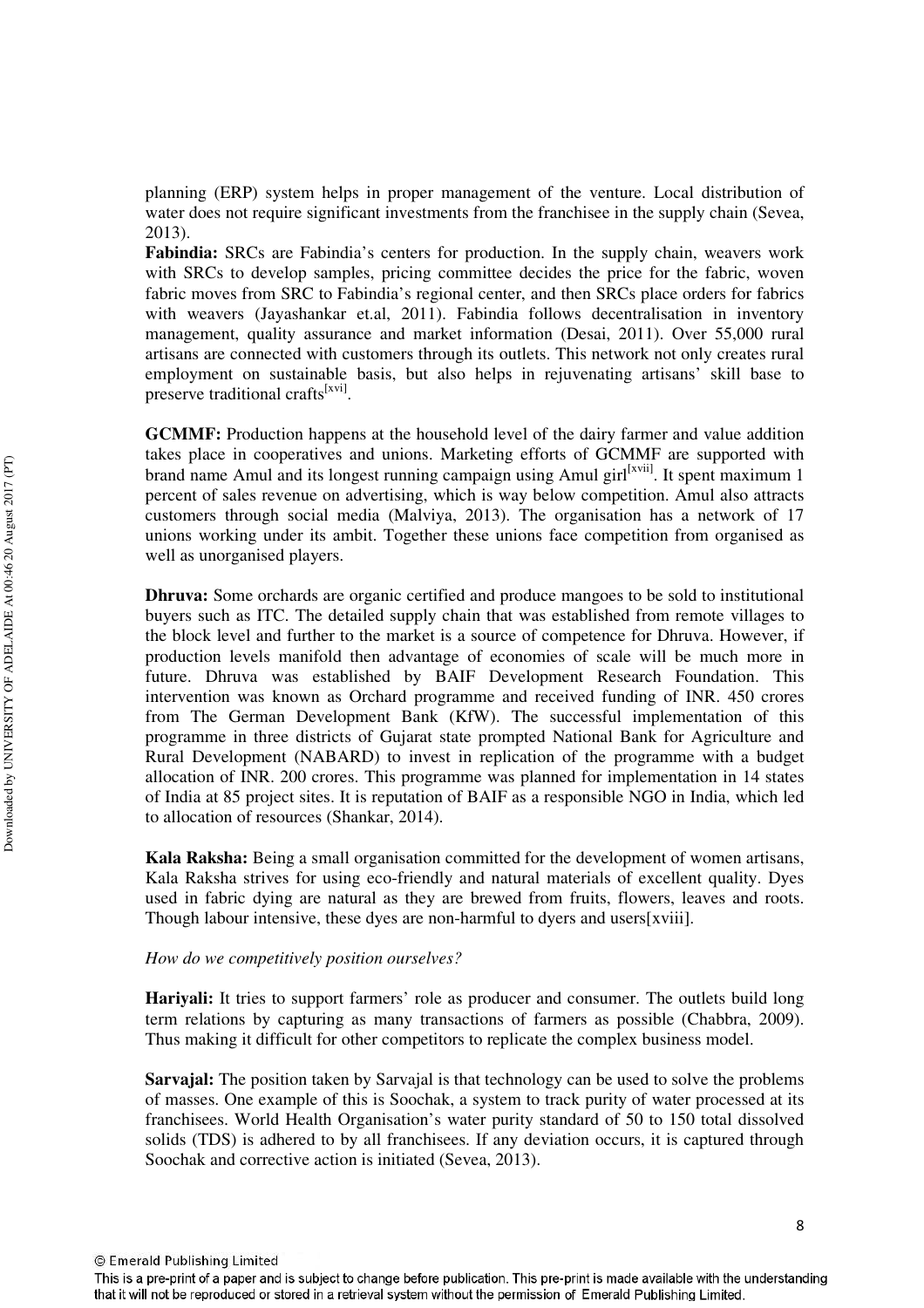**Fabindia:** The products are contemporary and affordable to meet changing fashion needs of customers. Natural materials and rural artisan's work is promoted to reinvigorate craftsmanship<sup>[xix]</sup>. Customers can experience standardised products, consistent quality and wider variety in the stores (DeSai, 2011).

**GCMMF:** Amul received numerous awards for quality of its products<sup>[xx]</sup>. The intermediaries operated on razor thin margins with lean operations to reduce costs. This helps in transferring maximum percentage of money paid by customers to milk producers. Success of operations is the outcome of robust coordination between village cooperatives, district unions and state federation. GCMMF plays key role of coordinating the activities of all unions. It also determines the products to be produced by different unions (Chandra and Tirupaty, 2003). Such complex structure helps build responsiveness at different levels of the organisation, which works for benefitting dairy farmer.

**Dhruva:** Product quality is one factor which is enabling competitive positioning of Vasundhara brand. Number of nuts per Kilo is the benchmark used to grade the cashew. About 160-175 nuts per Kilo is categorised as grade A, 175-201 nuts per Kilo is categorised as grade B, 211-240 nuts per Kilo is categorised as grade C and others are rejected. Each grade of the cashew is sold to appropriate segment of customers. Mangoes are not graded as they either are processed in Dhruva or sold directly in the local market. By involving with organisations like Shops for Change, Dhruva is also trying to highlight the beneficial effects of Orchard programme to customers (Shankar, 2014).

**Kala Raksha:** The uniqueness of the crafts comes from the skills of women artisans and natural dyes used in dying clothes.

*How do we make money?* 

**Harivali:** Sales of products and services are the major source of revenue.

**Sarvajal:** Sarvajal earns its revenues from the money paid by the franchises. A franchise pays 20 percent of water sales revenues from the purification unit. In addition they also pay three paisa per litre for water sold through ATMs (Sevea, 2013). Operating leverage is medium, volumes are high and margins are deliberately kept low to cover more households with the service.

**Fabindia:** Annual revenue of INR.350 crores of which 95 percent comes from domestic sales. Rest comes from wholesale exports to 33 countries (DeSai, 2011).

**GCMMF:** Products are priced competitively as milk is needed by majority of customers and there is a huge competition from unorganised sector. Sale of milk, milk products, and cattle feed are the major sources of revenue. Cafes started by Amul in recent times are slowly becoming sources of revenue. Sales revenue of GCMMF for the year 2015-16 is \$3.5 billion<sup>[xxi]</sup>.

**Dhruva:** Sale of cashew and mango is the source of revenue. Margins are low due to commodity nature of the offering and prices are determined by national and international markets. Dependence on donors is observed for capital investments.

**Kala Raksha:** Revenue is generated from the sale of crafts. Dependence on donors is observed for capital investments.

© Emerald Publishing Limited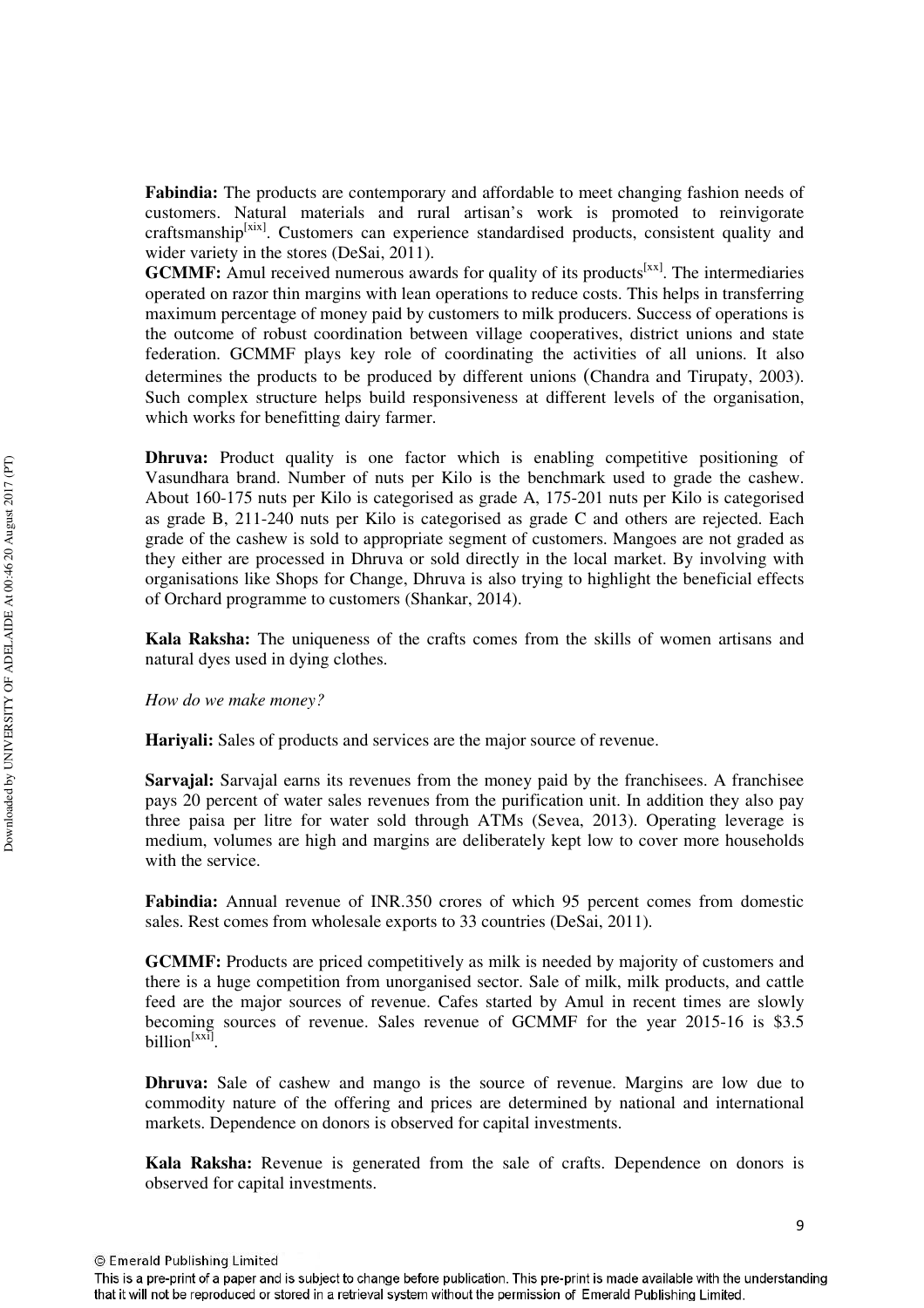Downloaded by UNIVERSITY OF ADELAIDE At 00:46 20 August 2017 (PT) Downloaded by UNIVERSITY OF ADELAIDE At 00:46 20 August 2017 (PT)

> © Emerald Publishing Limited This is a pre-print of a paper and is subject to change before publication. This pre-print is made available with the understanding<br>that it will not be reproduced or stored in a retrieval system without the permission of E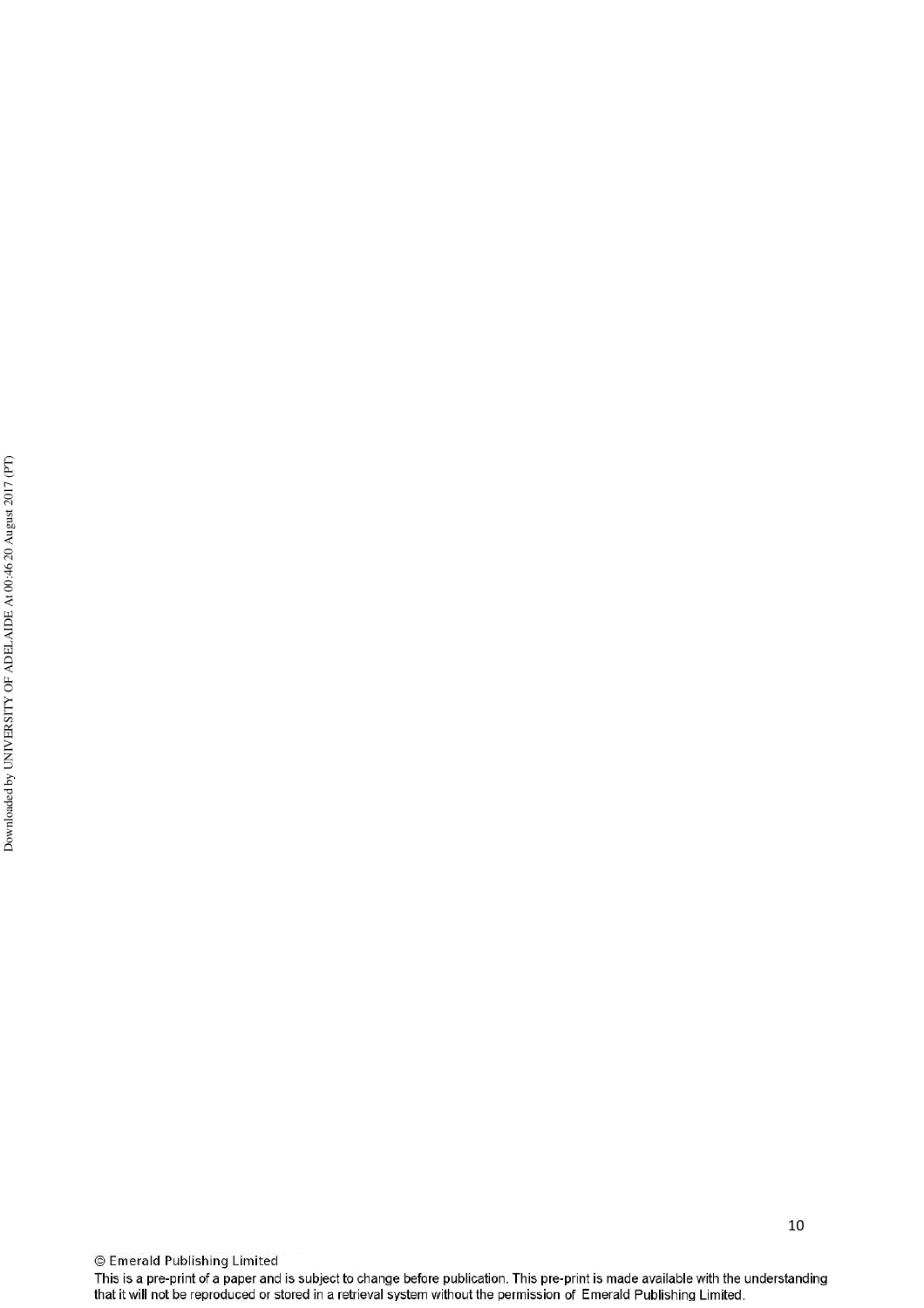*What are time, scope and size ambitions?* 

**Hariyali:** At farmer level Hariyali is a regular income generating model. Crop diversification and intercropping helps in improving the per unit area incomes of farmers. Market linkages are created for high value crops resulting in better incomes for farmers. At the organisation level, each Hariyali outlet reaches 15 to 20 thousand farmers in a catchment radius of 20 to 25 kilo meters. It covers land of 20 to 40 thousand ha and helps in creation of \$60 million in the community. Organised retailing is new to rural India and interventions like these are needed to bring urban like amenities to rural folk (Chabbra, 2009).

**Sarvajal:** A franchisee sells water in cans of 20 litre for INR 6. S/he gets to keep 80 percent revenues earned every month. S/he can keep 100 percent of delivery and chilling fee, which is INR.4 and INR.9 respectively (Sevea, 2013). Currently, the model does not allow a franchisee to expand into other territories due to machine capacity constraints.

**Fabindia:** Significant initial investments were made by Fabindia in the business. Substantial reinvestments were also taken up by the organisation in order to enhance the value of the firm to create value for investors. Artisans owning shares in their SRCs is a feature unique to this model. The artisan gets regular orders from SRCs which provides him / her with stable income earning opportunity. If the money earned is reinvested in the facilities, the artisan can meet bigger orders and make better money.

**GCMMF:** This business model has brought together 15 million milk producers under 1,44,500 dairy cooperative societies, which are working under 184 district unions and which are under the ambit of 22 state marketing federations in India. In Gujarat where GCMMF is located, total 3.2 million milk producers are organised under16,914 dairy cooperatives, which work under 17 district milk unions<sup>[xxii]</sup>. In this model there are no private investors who expect share value to appreciate. However, dairy farmers expect to receive improved services for enhancing animal productivity leading to improved income.

**Dhruva:** The business is conceptualised as a source of regular income for tribals. If the households nurture the orchard, they can receive regular income year on year. However, seasonal nature of the produce needs be kept in mind.

**Kala Raksha:** It invested in improving skills of women artisans and established processes to market their products. This creates regular stream of income for women supplementing their agricultural income. Limited number of artisans present in the business model restricts the scope of products and the business.

# **Findings and Discussion**

#### *Proposed Framework*

To begin with organisations playing transformational role collectivise SEs under community based organisations (CBOs) / franchisees. These CBOs / franchisees act as a base through which productivity and transaction related constraints are addressed. Table 1 provided earlier indicates all the products and services extended by the six organisations to address these constraints. The SEs spread across villages or bigger geographies are brought together and production is taken up. Sometimes the production happens at the house or workshop of the SE. The organisations either collect the intermediate product which needs further processing e.g. milk, cashew at a factory or the final product is collected for packaging and sale. The

© Emerald Publishing Limited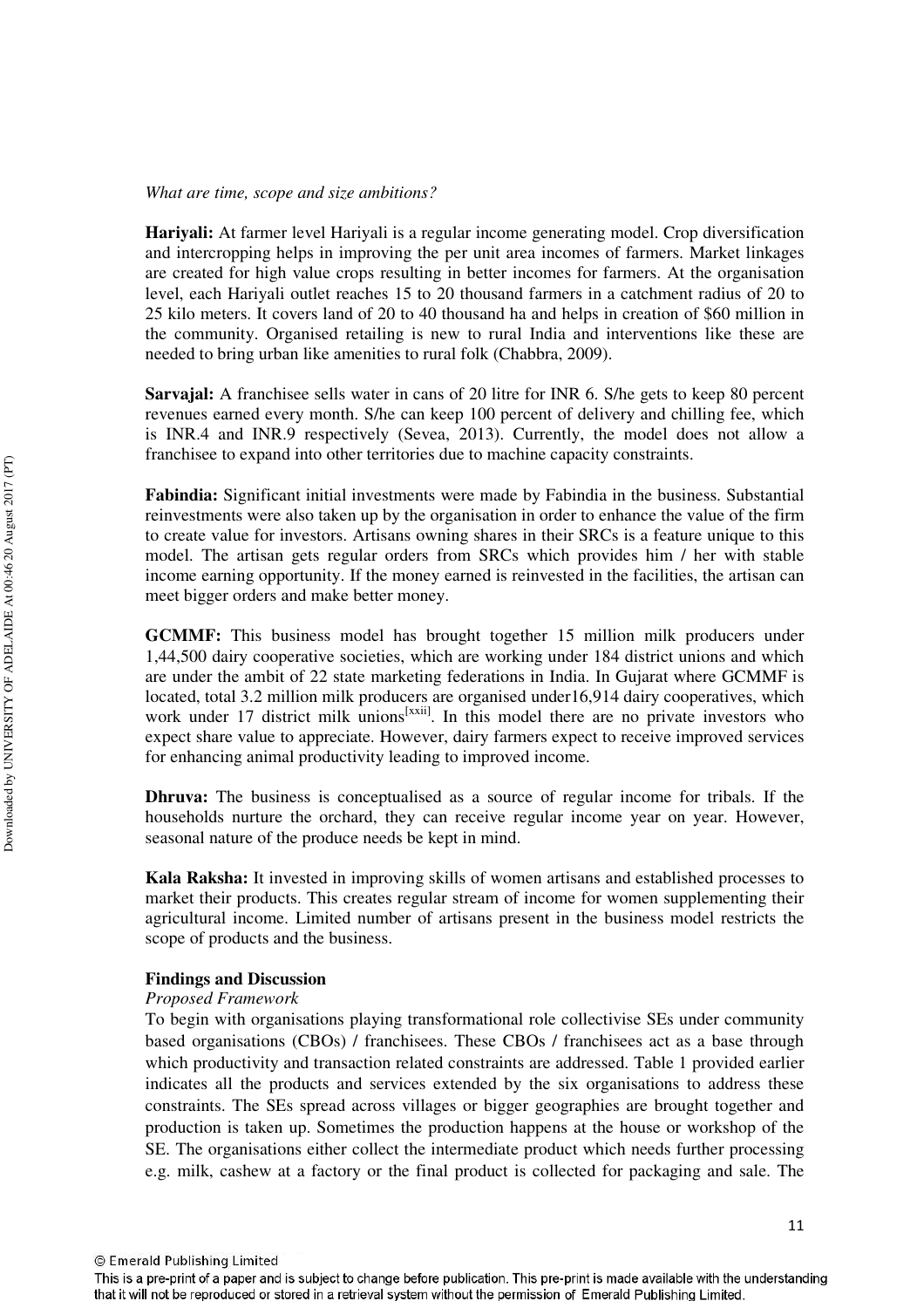organisation playing transformational role may use intermediaries like wholesalers and retailers or set up own stores to reach end customers. The organisation can also establish a brand to sustain its sales in the long run. Activities taken up by the six organisations are described in previous section. These activities are difficult for individual SE or a group of SEs to carryout profitably on a sustainable basis. It is with the support of large scale organisation they are able to overcome their individual and collective constraints to interact and benefit from market transactions. Also as suggested by Viswanathan et.al (2014) the organisation benefits from the flexibility and customisation that is possible at the individual level. Overall the efforts are aimed at providing a better value proposition to the customers and sustainable income to the SEs.



Figure 1 Conceptual Framework to Understand Transformational Role of an Organisation Interested to Serve SEs

# Source: Authors's own

#### *Discussion*

Entrepreneurs differ from each other on the basis of their ability, motivation and personal characteristics. Due to this, it is difficult to scale-up small firms into larger businesses (Schoar, 2010). In developing country context, where we find large number of SEs, this may be true. However, the alternative is to collectivise the SEs under one organisation, which is willing to play a transformational role. So by collectivising SEs and addressing the institutional voids, we can create an enabling environment in which products or services by SEs not only serve the local markets, but go beyond to reach, regional, national and international markets. Such efforts help creation of regular incomes at individual SE level and help him / her in sustaining the business in the long run. GCMMF, Dhruva, Fabindia, Kala Raksha, Sarvajal and Hariyali are the organisations, which found an activity that can be taken up by many SEs individually under a collective. By giving these SEs a sense of direction under a collective, a good value proposition for the consumers was created. All these initiatives with their systems and processes try to overcome any deficits at the individual level i.e. ability, motivation and personal character. As suggested by London et.al (2010) the six organisations help SEs to overcome productivity and transactional constraints, thereby enabling them to escape the vicious low equilibrium. So it may not be necessary to convert all SEs into TEs, but efforts should be directed to find attractive market opportunities, for which large number of SEs can be collectivised.

In subsistence entrepreneurship context, the three dimensions of social capital (structural, cognitive and relational) work at the community (meso) level rather than individual level

© Emerald Publishing Limited

<sup>12</sup>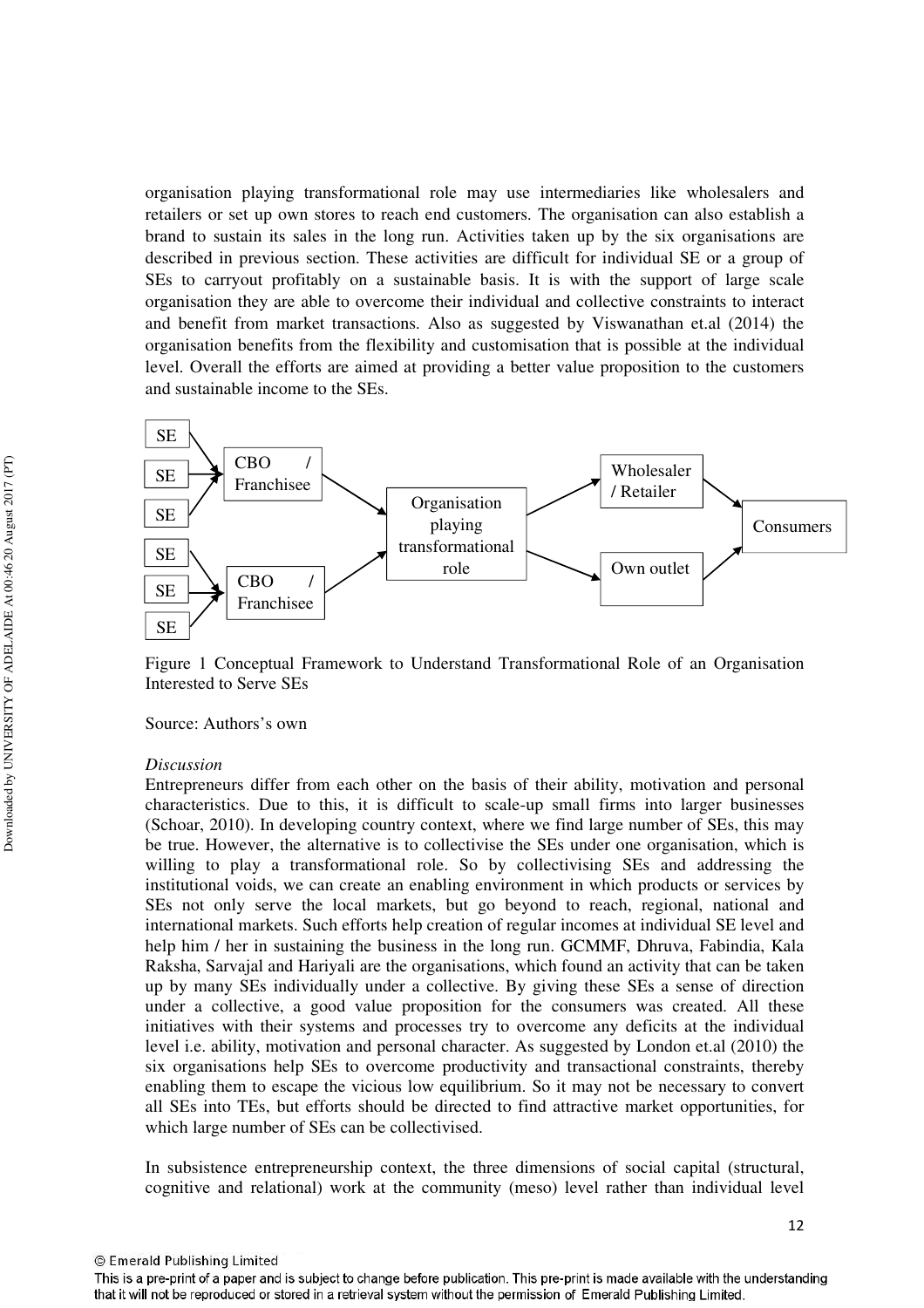(Viswanathan et.al 2014; Van Den Hooff and De Winter 2011). *Structural social capital* at the community level represents diversity and patterns of ties among entrepreneurs. The six organisations help in increasing the number and nodes of ties in the network and their intensity. This is because as a collective, the SEs are encouraged to interact with each other in the subsistence context improving their social capital at the community level. Most importantly, the six organisations bring together various communities with differing social and economic status to create better structural social capital. This is important in case of SEs, as they have little capital or volumes of products to contribute to business model. However, the SEs compensate these lacunae with their numbers i.e. if few number of upper caste, well to do entrepreneurs are able to contribute a fixed quantity of produce, the same can be obtained from large number of SEs. The strength of the business model adopted by the six organisations lies in the inter community interactions, which supplement and complement each other and contribute to overall development of society. *Cognitive social capital* at the community level evolves out of shared experiences of the market place and common understanding of values and attitude in the community. The organisations discussed have established standard operating procedures for all the interactions and continue to train their SEs on the best practices to be adopted. This helps all the members to develop a common understanding of procedures to be followed and also helps create common values and attitudes towards the business model. *Relational social capital* at the community level is enhanced with the steps taken by macro level institutional arrangements. Regular payments made to SEs have created a sense of trust between organisations and SEs. Further, the support extended to overcome productivity constraints creates a sense of belongingness among the SEs. This ensures regularity of supply of products to the business model by all the SEs involved.

Most informal sector microenterprises working in the local economy are small, and lack scale and resources to take up activities that would bring enhanced economic outcomes. To address this problem, they need to be linked with formal sector, rather than replacing them with enterprises in formal sector. Characteristics such as fluidity, constant customisation and enduring relationships, which are difficult for formal sector organisations to emulate can be brought in by linking them with microenterprises which possess these characteristics. Further, formal sector organisations can benefit from the social capital possessed in informal economies (Viswanathan et.al, 2012). The six cases discussed try to connect the SEs with formal markets rather than replacing the SEs. They let SEs to function and contribute to the informal economy i.e. sell products / services to locals. Most importantly, they enable SEs to create value for customers in organised markets, which may be regional, national and international. Because of this, SEs live in their informal economy and keep traversing between informal and formal economy. This dual role facilitated by six organisations enables increment in remuneration for SEs. Can the SEs be completely out of the informal market transactions and move out of subsistence status remains uncertain. However, the institutional support given if utilised well by the individual can enable some SEs to move out of their subsistence status. Most importantly, the institutional support ensures that the SEs don't fall into negative spiral of low equilibrium.

#### **Implications for Theory and Practice**

The SEs need continuous handholding to remain in the venture. The handholding can be in the form of addressing the productivity and transactional constraints. The objective of handholding should be to create an enabling environment for the SEs so that s/he sustains the microenterprise in the long-run. Handholding without creating a sense of ownership towards

© Emerald Publishing Limited

<sup>13</sup>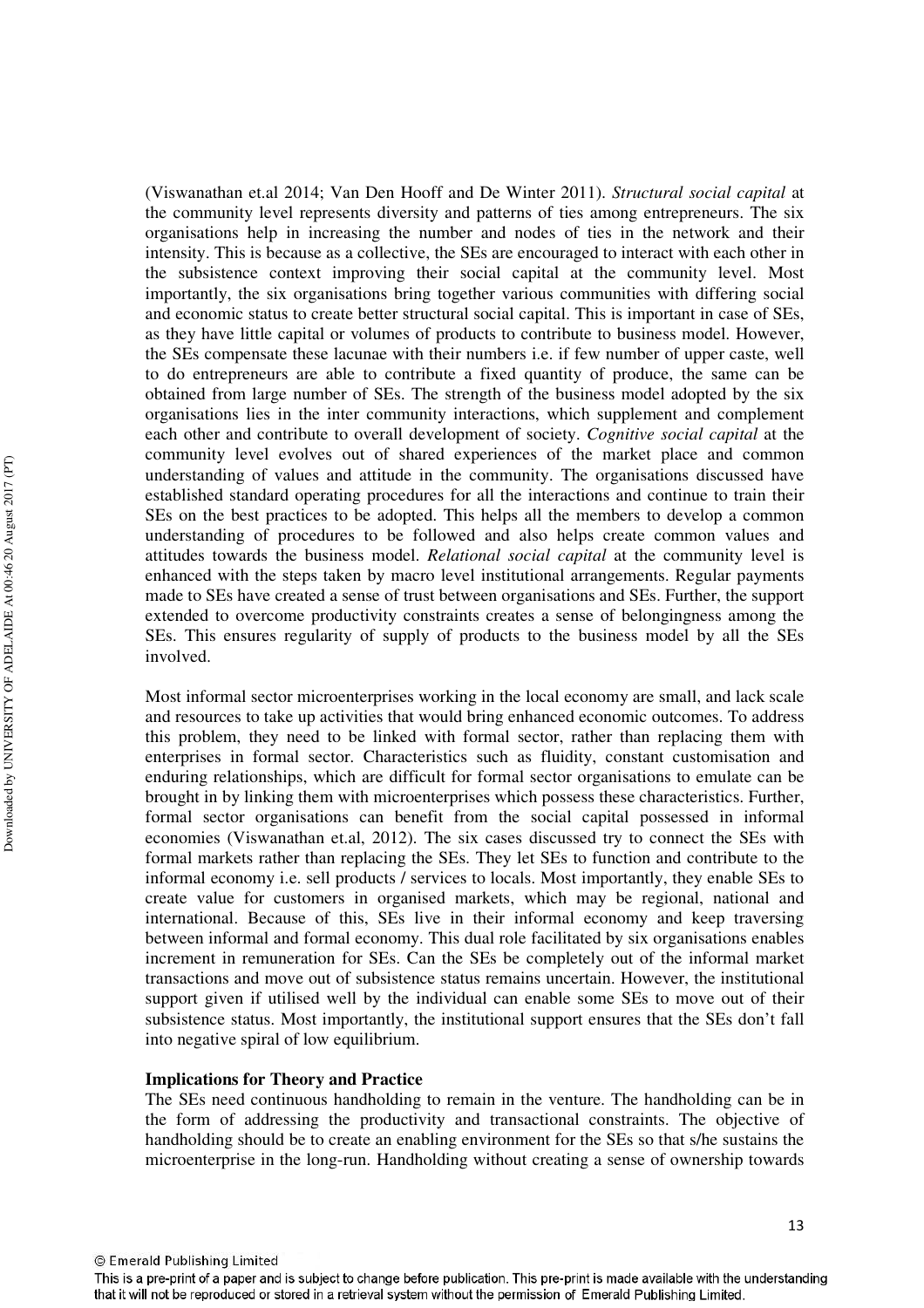the product, CBO, or the organisation playing transformational role will only discourage the continuance of SE in the venture.

In a country like India, where the SEs come from the lower socio-economic strata, it is not possible to have a successful venture only with SEs. This is largely due the fact that SEs even as a collective may not have the capacity to raise capital for the business, which requires continuous investments. In this regard, it is better to collectivise people who are well to do along with the SEs. The intention here is to ensure regular supply of capital and large scale production from the well to do entrepreneurs who may be less in number. At the same time, the collective with large number of SEs will be able to provide products contributing to economies of scale. The six organisations have tried to incorporate this model of mixing SEs with well to do entrepreneurs.

The organisations interested in working with SEs also need to focus on enhancing all dimensions of social capital at the community level. These organisations bring SEs from various communities existing in the society thereby enhancing structural social capital at community level. The CBOs / franchisees created by the organisations provide spaces for the SEs to exchange experiences, values and attitudes with others, thereby creating a shared understanding of the business. Recurring positive experiences and remuneration due to involvement in the intervention leads to building of trust, which eases future business expansion.

The interventions planned with SEs usually have higher emphasis on production and productivity. However, enough time should be spent on conceptualising the business considering the six questions discussed by Morris et.al (2005). This will help in selecting the right set of ideas for business. Most importantly, the market for products to be produced by SEs needs to be assessed carefully to understand the costs, risks, benefits and returns.

#### **Conclusion**

Transformational role played by six organisations working with SEs has been looked into. The organisations adopted different forms to collectivise and connect SEs with market. All the six organisations have extended support with respect to the producer role played by the SE. However, largely Hariyali took care of the consumer role played the SEs. Producer collectives were organised to carry out production at the individual household level, which was then processed to make a final product. Such dispersed production systems help the SE to live and function in his / her own context and strive towards earning better living. The support extended also contributes to sustenance of SEs over a period of time.

Biographical Details:

#### Author 1

Saripalli Bhavani Shankar is an Assistant Professor in the area of Marketing. A post graduate in business administration with Marketing and Information Systems specialization and Fellow - Institute of Rural Management Anand (IRMA). At IIM Indore he teaches Marketing Management, Qualitative Marketing Research, Rural Marketing, and Marketing for Development courses. He facilitated MDPs for Canara Bank executives, General Management Programme for executives, and Rural Immersion Programme (2013 & 2014) for PGP participants of IIM Indore. His research interests include Green Marketing and Subsistence Markets.

© Emerald Publishing Limited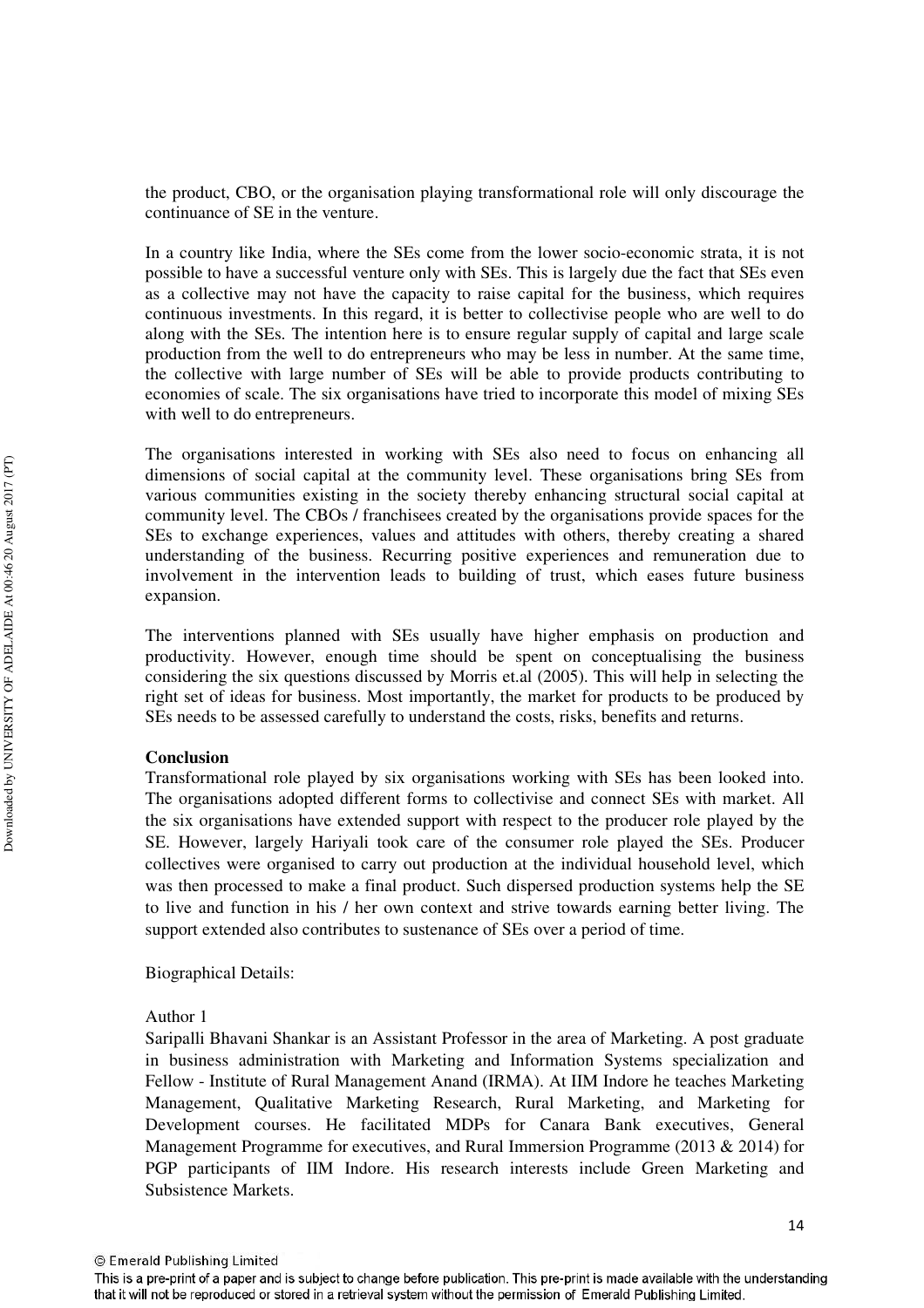### Author 2

Vinaysingh Chawan is a faculty in the Operations Management and Quantitative Techniques area. He is a Fellow of IIM Ahmedabad. His research interests include mathematical modeling, simulation, MIS, DBMS, auctions and revenue management.

#### **References**

Chabbra, S. (2009), "Hariyali Kisaan Bazaar - The experience from India", paper presented at International Fetiliser Industry Association Africa Forum,  $10-11<sup>th</sup>$  June, available at: www.fertilizer.org/en/images/Library\_Downloads/AF\_2009\_durban\_chhabra.pdf, (accessed 5 January 2017).

Chandra, P. and Tirupaty, D. (2003), "Business Strategies in Managing Complex Supply Chains in Large Emerging Economies: The Story of Amul", working paper, Indian Institute of Management Ahmedabad, available at: http://www.iimb.ernet.in/~chandra/AMULpaper2.pdf, (accessed 4 January 2017).

DeSai (2011) "Fabindia – Weaving scale into handmade products", available at: http://www.desai.com/Portals/1158/docs/case%20study/case%20study%20-%20fabindia.pdf, (accessed 4 January 2017).

Epstein, T. Scarlett. (2007), "Poverty, Caste, and Migration in South India", in Deepa Narayan and Patti Petesch (Ed.), *Moving Out of Poverty: Cross-Disciplinary Perspectives on Mobility,* World Bank and Palgrave Macmillan: Washington, DC, pp.199-226.

Jayashankar, M., Nilofer D'Souza, N. and Misra, U. (2011) "Fabindia's tightrope walk", Forbes India, 2 November, available at http://www.forbesindia.com/printcontent/29762, (accessed 4 January 2017).

London, T., Anupindi, R. and Sheth, S. (2010), "Creating mutual value: Lessons from ventures serving base of the pyramid producers", *Journal of Business Research,* Vol. 63 No.6, pp.582-594.

Mair, J. and Marti, I. (2009), "Entrepreneurship in and around Institutional Voids: A Case Study from Bangladesh", *Journal of Business Venturing*, Vol. 24 No. 5, pp.419-435.

Malviya, S. (2013), "If an ad's doing well why change it", The Economic Times, 6 April, http://economictimes.indiatimes.com/opinion/interviews/if-an-ads-doing-well-why-change-itr-s-sodhi-gcmmf-amul/articleshow/19409687.cms, (accessed 4 January 2017).

Morris, M., Schindehutte, M., and Allen, J. (2005), "The entrepreneur's business model: Toward a unified perspective", *Journal of Business Research*, Vol. 58 No.6, pp.726-735.

Rivera-Santos, M., Rufin, C. and Kolk, A. (2012), "Bridging the institutional divide: Partnerships in subsistence markets", *Journal of Business Research,* Vol. 65 No. 12, pp.1721- 1727.

Schoar, A. (2010), "The divide between subsistence and transformational entrepreneurship". In Lerner, J and Stern, S (Eds.), *Innovation Policy and the Economy*, Vol. 10, pp.57-81.

© Emerald Publishing Limited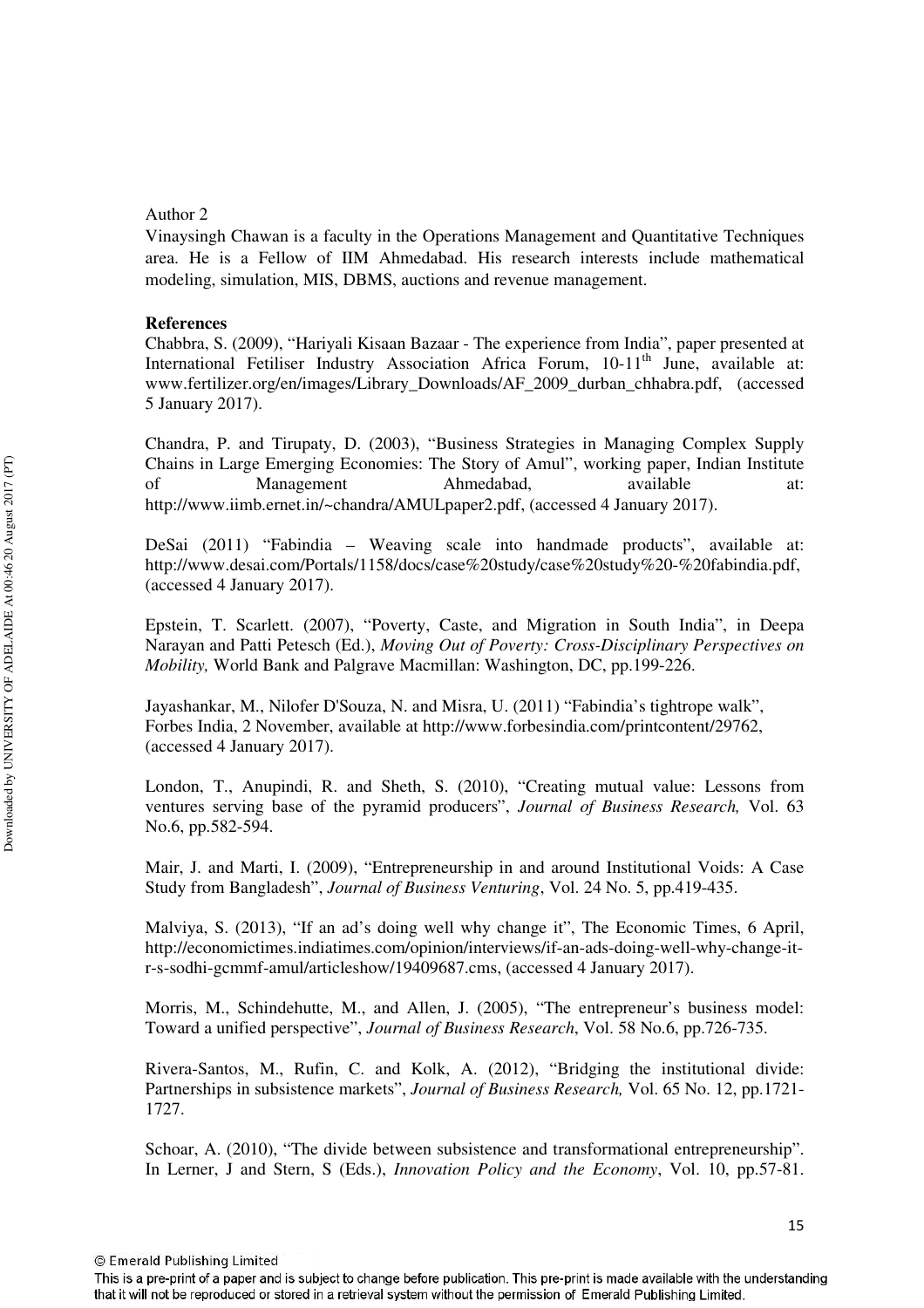National Bureau of Economic Research, University of Chicago Press, available at http://www.nber.org/chapters/c11765, (accessed 9 January 2017).

Sevea. (2013), "Sarvajal Case Study", available at http://www.seveaasso.org/wa\_files/Case\_20study\_20Sarvajal\_vcomp.pdf, (accessed 14 July 2014).

Shankar, S. B. (2014), "Marketing facilitation for improving livelihoods of tribal producers", *International Journal of Rural Management*, Vol. 10 No. 2, pp.1-28.

Sridharan, S. and Viswanathan, M. (2008), "Marketing in subsistence marketplaces: consumption and entrepreneurship in a South Indian context", *Journal of consumer marketing,* Vol. 25 No. 7, pp.455-462.

Van Den Hooff, B. and De Winter, M. (2011), "Us and them: a social capital perspective on the relationship between the business and IT departments", *European journal of information systems,* Vol. 20 No. 3, pp.255-266.

Viswanathan, M. (2007), "Understanding Product and Market Interactions in Subsistence Marketplaces: A Study in South India", in Jose´ Antonio Rosa and Madhubalan Viswanathan (Ed.), *Product and Market Development for Subsistence Marketplaces*, Emerald: United Kingdom, UK, pp.21-57.

Viswanathan, M. and Rosa, J. A. (2010:535), "Understanding subsistence marketplaces: Toward sustainable consumption and commerce for a better world", *Journal of Business Research,* Vol. 63 No.6, pp.535-537.

Viswanathan, M. and Rosa, J. A. (2007), "*Product and market development for subsistence marketplaces: Consumption and entrepreneurship beyond literacy and resource barriers*," Elsiver, Amsterdam.

Viswanathan, M., Echambadi, R., Venugopal, S. and Sridharan, S. (2014), "Subsistence Entrepreneurship, Value Creation, and Community Exchange Systems: A Social Capital Explanation", *Journal of Macromarketing*, Vol. 34 No. 2, pp.213-226.

Viswanathan, M., Sridharan, S., Ritchie, R., Venugopal, S. and Jung, K. (2012), "Marketing Interactions in Subsistence Marketplaces: A Bottom-Up Approach to Designing Public Policy", *Journal of Public Policy & Marketing*, Vol. 31 No. 2, Fall, pp.159-177.

Webb, J.W., Tihanyi, L., Ireland, R.D. and Sirmon, D.G. (2009), "You Say Illegal, I Say Legitimate: Entrepreneurship in the Informal Economy", *Academy of Management Review*, Vol. 34 No. 3, pp.492-510.

Yin, R. K. (2003), *Case Study Research: Design and Methods,* Applied Social Research Methods, Sage Publications: New Delhi.

*Weblinks* 

© Emerald Publishing Limited

<sup>[</sup>i] http://www.sarvajal.com/who-we-are.php, (accessed 24 January 2017)

<sup>[</sup>ii] http://www.amul.com/m/organisation, (accessed 24 January 2017)

<sup>[</sup>iii] http://www.kala-raksha.org/trust.htm, (accessed 24 January 2017)

<sup>[</sup>iv] http://www.amul.com/products/cattle-feed-info.php, (accessed 4 January 2017)